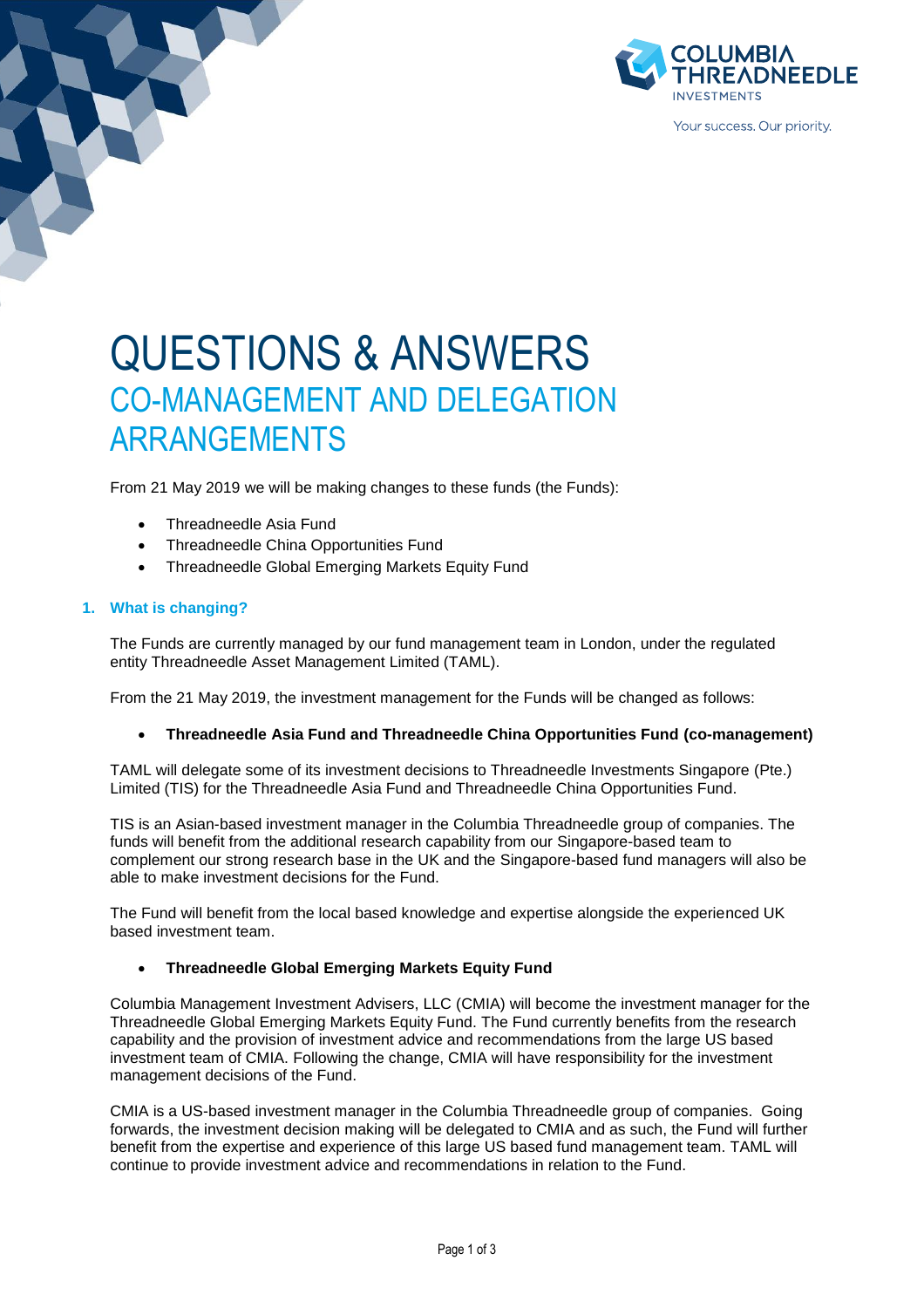## **2. Why are the changes being made?**

#### **Threadneedle Asia Fund and Threadneedle China Opportunities Fund**

We believe that with the ability to access additional investment expertise and research from our Asianbased team will benefit investors in the Funds.

#### **Threadneedle Global Emerging Markets Equity Fund**

Our investment team in the US has a strong track record in the management of Emerging Market equity portfolios and we believe that the ability to access this additional investment expertise and research will benefit investors in the Fund.

#### **3. When are the changes being made?**

The delegation changes to the Funds will be effective from 21 May 2019.

## **4. Will the Funds' objectives change?**

No, there is no change to the objectives and policies of the Funds.

#### **5. Will the Funds' charges increase?**

No. There will be no increase in the charges you pay as a result of these changes.

#### **6. What does this mean for my investment?**

There will be no change to the risk profile of the Funds.

It is expected that the SRRI (Synthetic Risk and Reward Indicator), as found on the KIIDs will remain the same at level 6 for each of the Funds.

## **7. What action do I need to take?**

You do not need to take any action as a result of these changes.

#### **8. What options do I have if I don't agree with the changes?**

If you disagree with this change, you can redeem your shares, or you can switch your investment, free of charge, into another Threadneedle fund.

Should you decide to redeem or switch your shares, it may be treated as a disposal for capital gains tax purposes. Please be aware that if you choose to redeem your holdings and your shares are held in an ISA, then your investment will lose its ISA status.

Details of our full range of funds are set out in the prospectuses which are available at columbiathreadneedle.com.

## **9. Are there any tax implications?**

There may be tax implications depending on your individual circumstances. We are unable to provide tax advice and we therefore suggest that you seek advice from your tax adviser about any potential tax implications before you take any action.